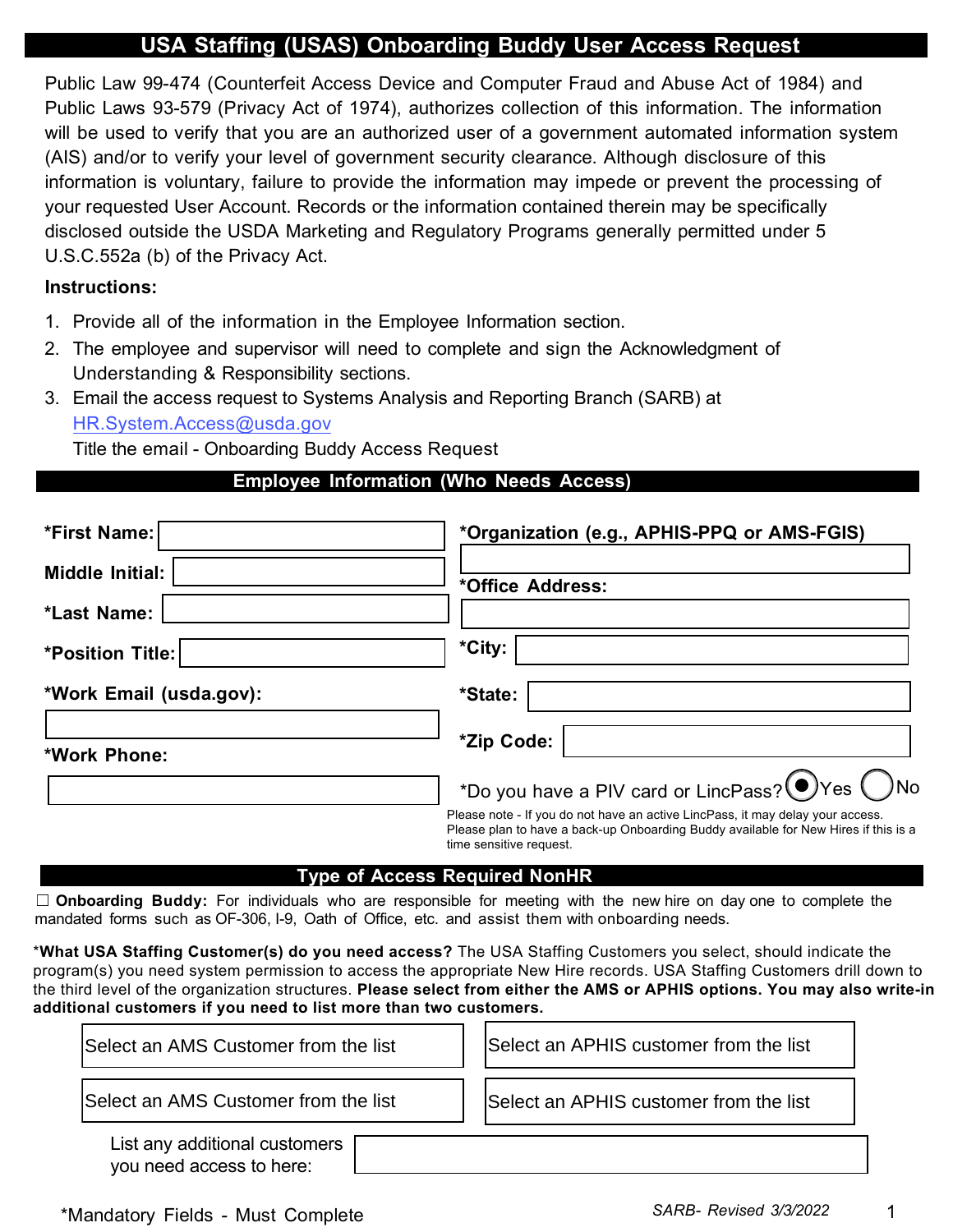#### **Employee's Acknowledgement of Understanding & Responsibility**

- I certify that all information provided is accurate to the best of my knowledge.
- I agree to comply with training requirements as outlined by SARB.

• I understand any unauthorized or improper use of accesses and privileges may result in removal of these accesses

- I understand the need to safe guard all PII and Sensitive Information.
- I will not share my User IDs (log in name) or passwords with anyone.

• I will not disclose any PII, sensitive, classified or compartmented information I access or learn of as a result of my privileged user duties and activities without authorization. I will only disclose information with those who have an official need to know.

• I will protect government-issued computer equipment and all portable electronic devices assigned to me at all times. I will not leave government-issued computer equipment exposed in a parked car or any other unsecured location where it might be seen and/or stolen.

• I will not use personally-owned or non-APHIS or AMS issued devices to store government related work.

• I will not use my privileged user access to obtain information or data for which I am not specifically authorized, or for non-official purposes. I further understand that investigation and monitoring of my privileged user activities may be conducted to ensure integrity of agency systems.

• I will collect PII only if required to do so by law or regulation. When required, I will collect the minimum amount of PII required to accomplish my official duties, and delete PII from the hard drive or other electronic device where it is stored when no longer needed.

• I will ensure appropriate and authorized encryption software is installed on all government-issued computers and devices assigned to me. This includes any government-issued external hard drives and USB flash drives.

• When electronic transmission or physical transport of PII is necessary, I will apply additional protection measures. I will encrypt or password protect any electronic communication or portable media that contains PII. I will double wrap any documents that must be transported through a certified delivery service, and obtain tracking information to confirm delivery.

• I will make paper copies of PII only if it is absolutely necessary to perform official duties. I will not store paper copies of PII at my residence or authorized telework location without the knowledge and approval of my supervisor. I will store paper copies containing PII in a secure, locked cabinet or other locked storage container. I will discard paper copies according to APHIS and AMS policy.

• I have read the USA Staffing Rules of Behavior and fully understand my responsibilities and the activities and behaviors that are prohibited. **USA Staffing Rules of Behavior:**

[https://help.usastaffing.gov/USAS/index.php?title=USA\\_Staffing\\_Rules\\_of\\_Behavior](https://help.usastaffing.gov/USAS/index.php?title=USA_Staffing_Rules_of_Behavior)